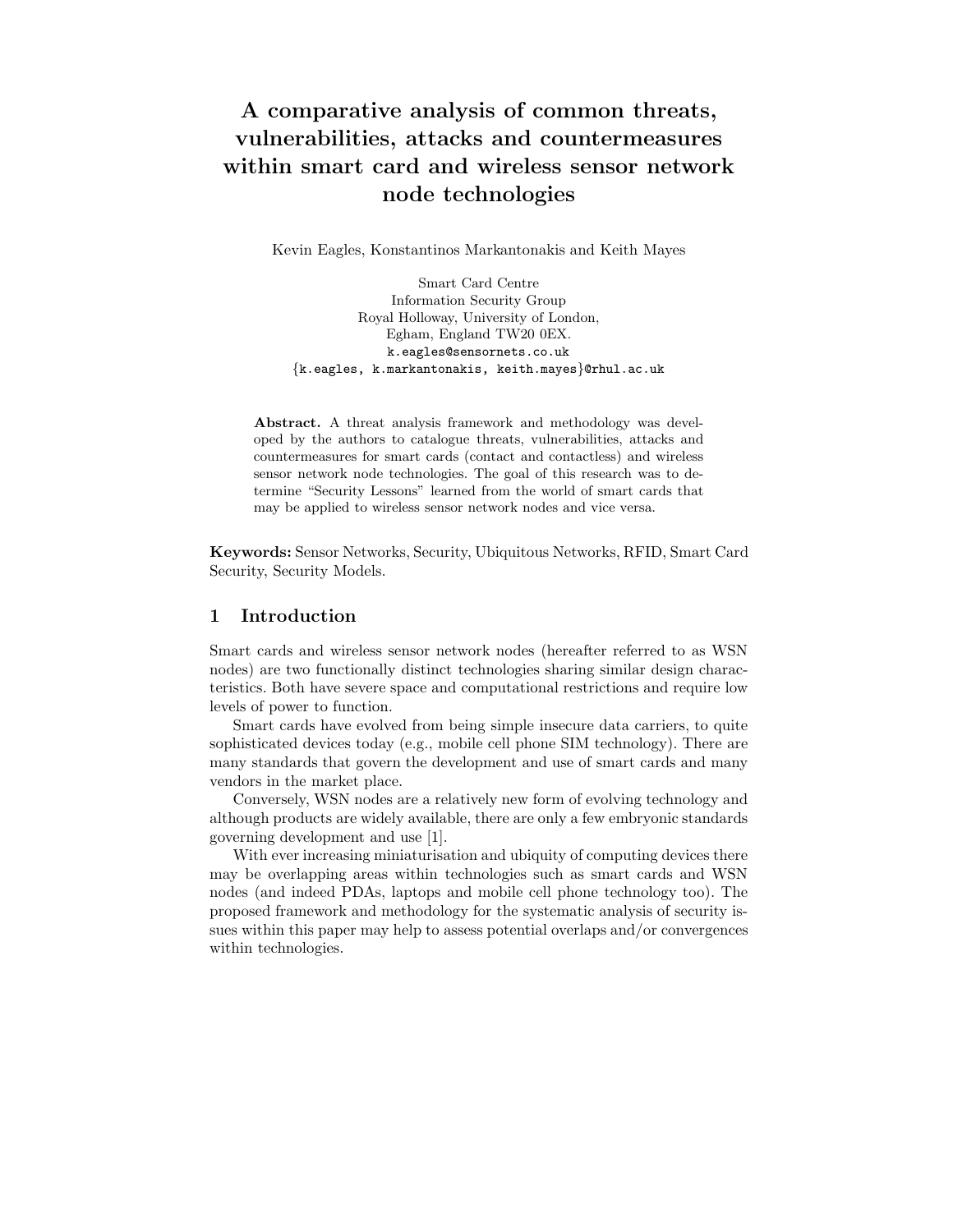To enable this work, two high level objectives were established.

- OBJECTIVE 1: Determine if there are any security threats, vulnerabilities, attacks and countermeasures that have been established for smart card technologies (both contact and contactless) that can be directly and/or indirectly applied to wireless sensor network node technologies;
- OBJECTIVE 2: Determine if there are any existing or emergent security threats, vulnerabilities, attacks and countermeasures that have been established for wireless sensor network node technologies that can be directly and/or indirectly applied to smart card technologies.

The rest of this paper has the following structure: Section two outlines threat and attack models for smart cards. Section three outlines threat and attack models for WSN nodes. Section four discusses the framework and methodology established for the data capture phase of the study. Section 5 discusses the comparative threat analysis of the two technologies. Finally, section six provides conclusions and recommendations for further work.

# 2 Smart Card Threat and Attack Models

Historically, smart cards have endured many threats and attacks exposing vulnerabilities, however most of these threats now have effective countermeasures. Many smart cards have not been through a recognised security evaluation, however, it is important to note that some industries (e.g., banking/credit cards) have insisted that certain aspects of smart card technology are assessed through Common Criteria [2]. We believe that historically the drive to seek Common Criteria [2] evaluations has helped firm and mature security requirements and functionalities within many technologies.

### 2.1 Smart Card Definitions

A smart card consists of an integrated circuit with some form of tamper resistance, packaged and embedded within a card carrier. Overarching definitions of smart card technologies follow:

"The integrated circuit is a single chip incorporating CPU and memory which may include RAM, ROM, and/or programmable non-volatile memory (typically EEPROM or Flash Memory) [3]."

"The chip is embedded in a module which provides the capability for standardised connection to systems separate from the chip [3]."

The card carrier is usually made from plastic and typically conforms to ISO/IEC 7810:2003 [4] and ISO/IEC 7813:2006 [5].

Smart cards can be broken down into contact and contactless varieties.

Contact cards are typically in accordance with the standard ISO/IEC 7816 (parts 1-15) [6], which covers physical characteristics of the integrated circuit and also the electrical interface and connectivity for both power and data via a card reader.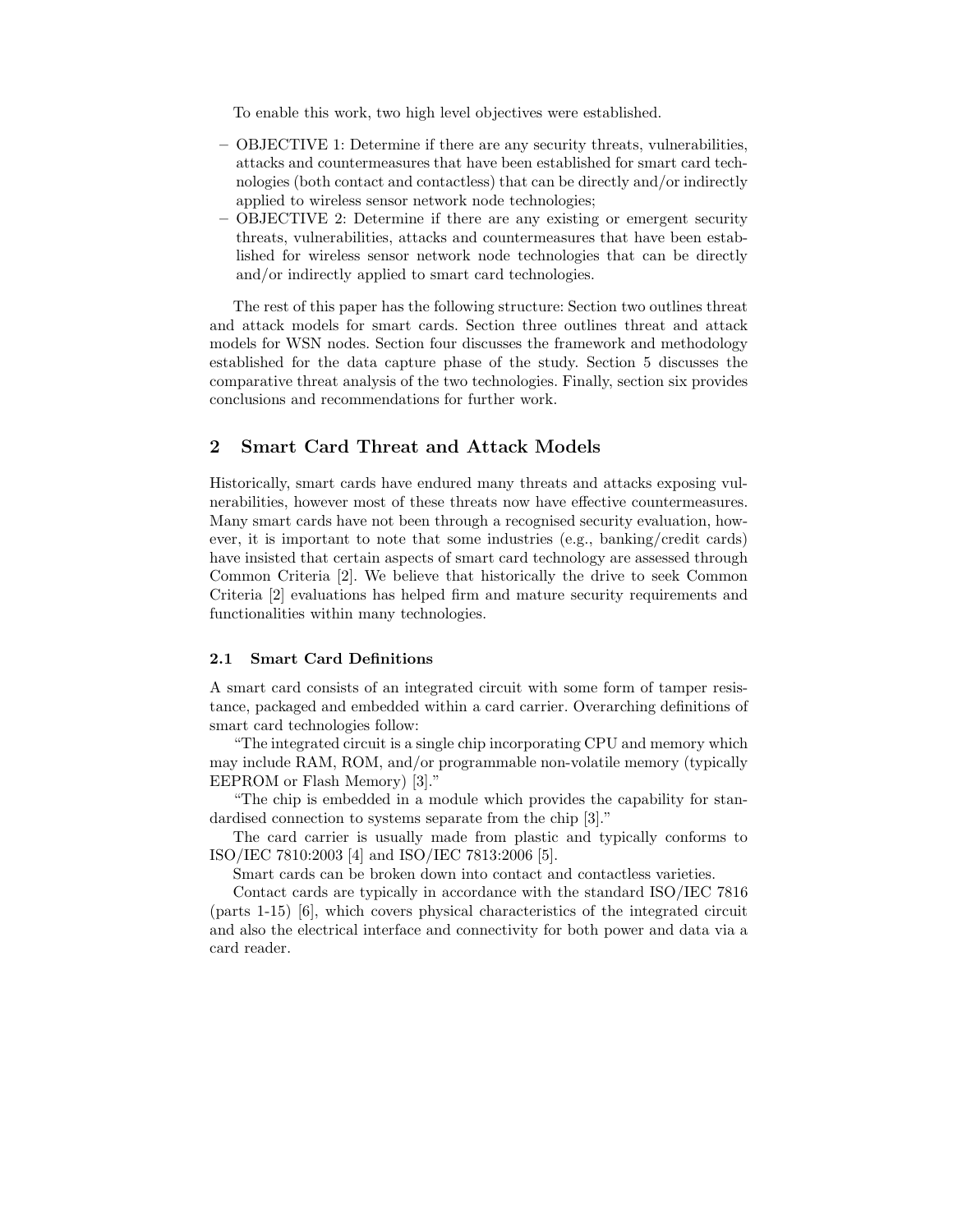Contactless cards can be broken down into two main areas, proximity cards and vicinity cards. Proximity cards are typically in accordance with ISO/IEC 14443-1:2000 (parts 1 to 4) [7]. Power and data are transferred via inductive coupling over a distance not exceeding 10cm. Vicinity cards are typically in accordance with ISO/IEC 15693 (parts 1 to 3) [8]. Power and data are transferred via inductive coupling over a distance not exceeding 1.2 metres.

Within this paper, the term smart card will be used to cover both contact and contactless smart cards (unless a distinction needs to be made).

### 2.2 Radio Frequency (RF) and Radio Frequency Identification (RFID) Definitions

Contactless smart cards utilise radio frequency fields for their communications and usually (although not always) as a source of power.

RFID devices are not restricted to card carriers and can be embedded into a range of objects, they are less sophisticated than contactless smart cards due to functional and cost requirements rather than technical limitations.

"RFID refers to procedures to automatically identify objects using radio waves  $[9]$ ".

### 2.3 Smart Card Threats

We have derived Threat/Attack groups from the following research [10, 11]. These groups map effectively to popular generic attacker groupings

- Class I ( Clever outsiders): Smart but lack sufficient knowledge of the system having access to only moderately sophisticated equipment. They exploit existing weaknesses rather than creating any. "Opportunist Attacker" (Hobbyist/Vandal/Minor Criminal possibly using widely available tools);
- Class II (Knowledgeable insiders): Substantial and specialised technical education and experience, understanding parts of the system and potential access to most of it. They have sophisticated tools and instruments for analysis. "Expert/Professional Attacker/Major Criminal" (Personal gain generally financially motivated, using tools adapted specifically for the purpose);
- Class III (Funded organisations): Specialist teams with related and complementary skills backed up with significant resources. Capable of in-depth analysis of the system, designing sophisticated attacks, and have the most advanced analysis tools available. They may use Class II adversaries as part of the attack team. "Sophisticated Attacker" (Intelligence Services, highly resourced Research Labs or very highly skilled Organised Crime).

### 2.4 Smart Card Attacks

This subsection will outline well known and established attacks on smart cards. Often an attacker is aiming to 'Reverse Engineer' the technology to establish how it works [10, 12]. The main objective is to identify the structure of the chip as well as detailed information on its internal operations.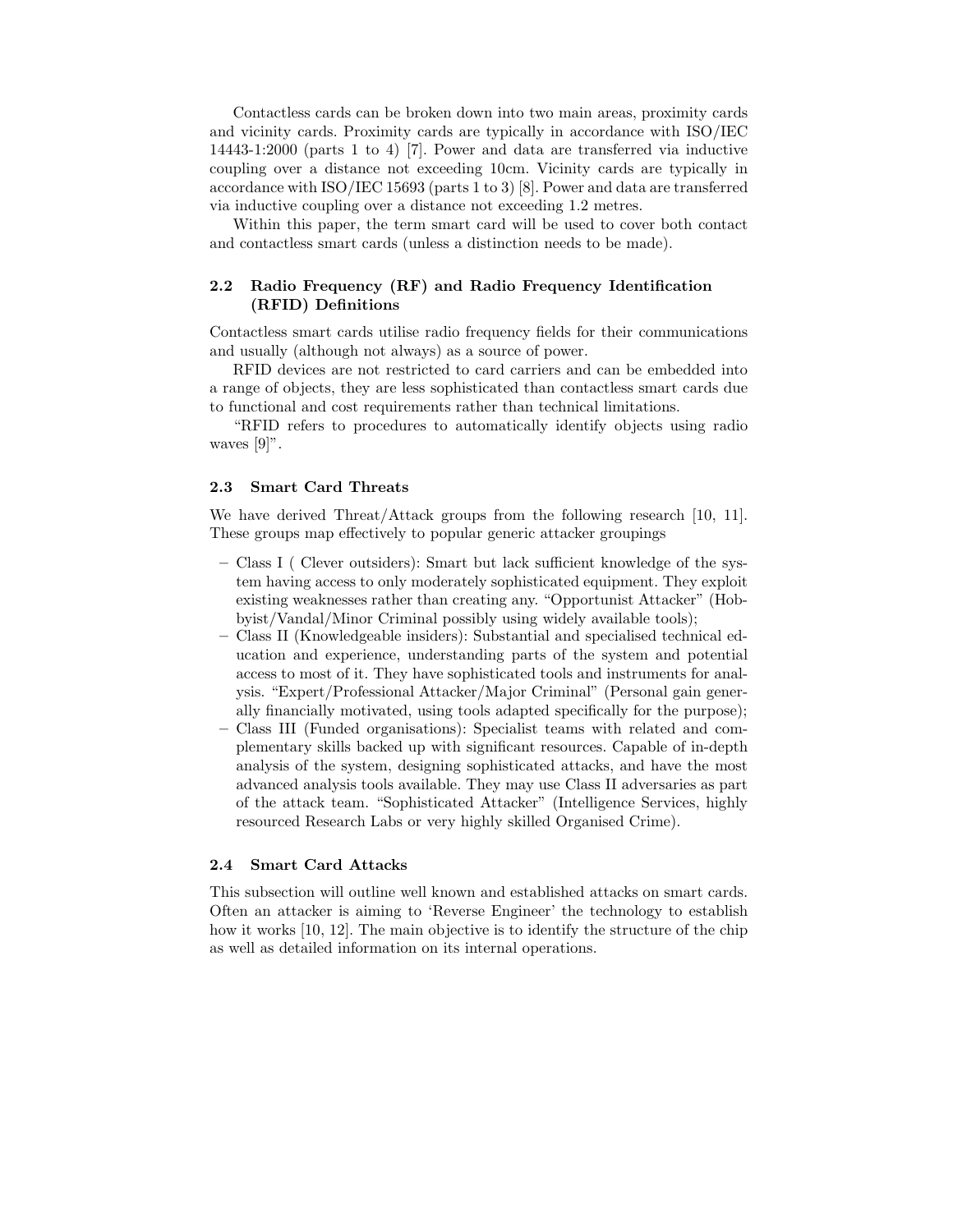Invasive Attacks To gain unauthorised disclosure or modification of security features/functions, user data, software operation, other operational information and/or change the behaviour of the chip. This is done by physical probing and/or physical modification of the chip.

Semi-Invasive Attacks Skorobogatov [12] describes semi-invasive attacks involving some depackaging to reach the chip's surface, however it is not necessary to break through the passivation layer to access the chip's interior (e.g., the use of light to induce a processing fault).

Non-Invasive Attacks This type of attack is aimed at retrieving sensitive data (e.g., keys) while observing a smart card under operation or stress. Leakage may occur through emanations, variations in power consumption, Input/Output characteristics, clock frequency, or by changes in processing time requirements.

Observation Attacks: Information Leakage and/or Cryptanalysis Kocher [13] described an attack on the RSA algorithm by conducting timing attacks on a CPU to count and log cycles between known events (e.g., measure the decryption times for several known cipher-texts) in order to obtain decryption keys.

Simple Power Analysis (SPA) is an analysis of power consumption to determine which set of CPU instructions are being processed and under which parameters. Differential Power Analysis (DPA) is similar to SPA but differs due to the measurement of power when known data is processed by the card and results are statistically analysed to look for patterns. Differential Electro-Magnetic (Radiation) Analysis (DEMA) looks at the electromagnetic emanation from the smart card to attempt to retrieve sensitive data. Differential Fault Analysis (DFA) aims to retrieve secret information from the card by inducing an error whilst a cryptographic calculation is being performed by the card. With the exception of DFA, these attacks are sometimes known as Side Channel attacks.

Protocol and/or Functionality attacks This type of attack looks for flaws in the protocol implementation. Techniques can be replay-attacks or interrupting the smart card while it is executing a command.

Software Attacks This type of attack is looking into software malfunctions of the smart card (e.g., software loading and badly formatted commands aiming to circumvent security mechanisms on the card).

Deficiency of Random Numbers An attacker may predict or obtain information about random numbers generated by the microcontroller because of poor quality entropy and/or seeding of the random numbers created.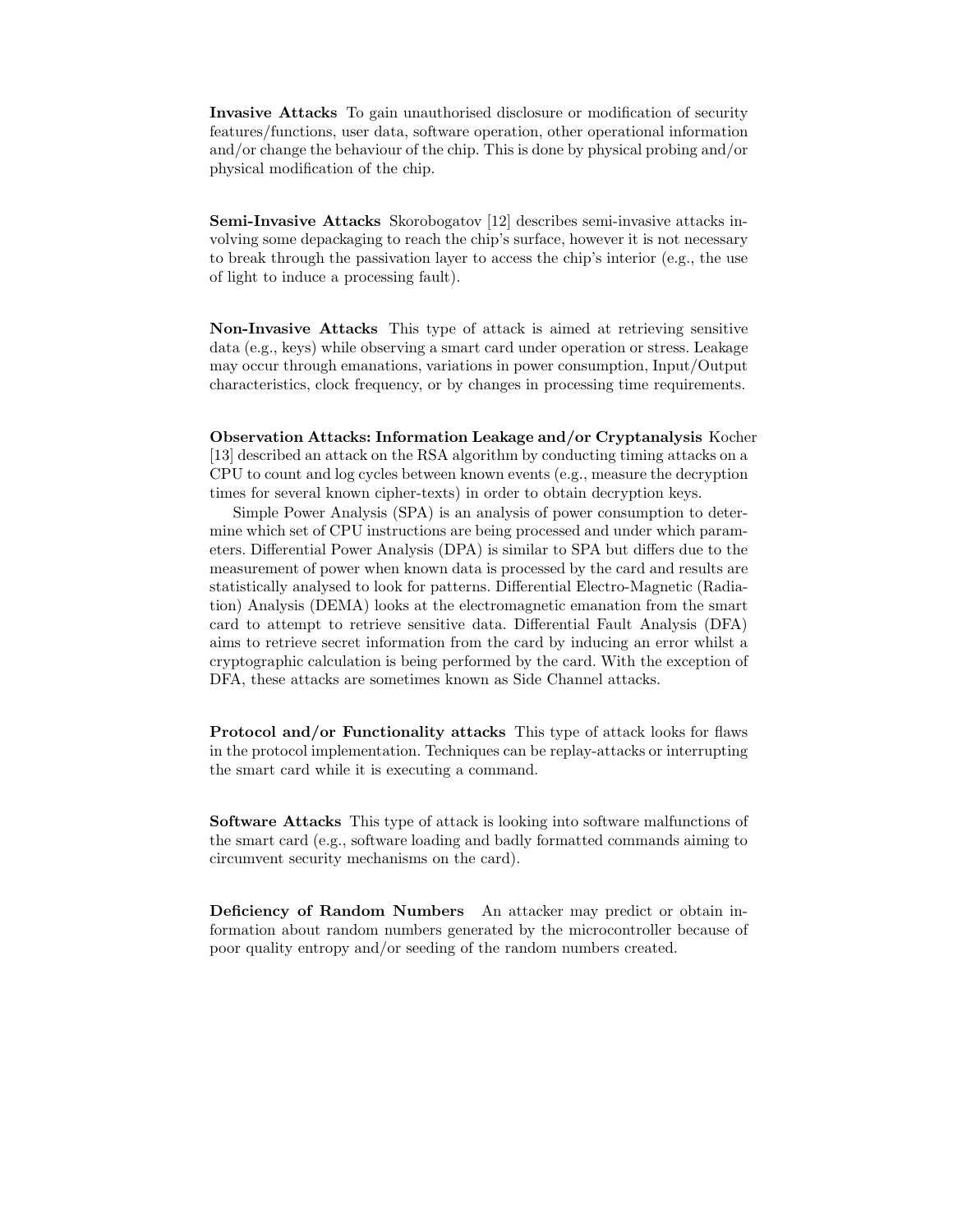Perturbation, Malfunction, State, Environmental Stress This involves operating the smart card outside of its normal operating conditions (e.g., increasing or decreasing operational temperatures) to attempt to deactivate security features or disclose information.

# 3 WSN Node Threat and Attack Models

Although there is research on Java Card 3.0 [14] and TCP/IP and there has been research with secure distributed computing on a Java Card grid [15], the typical usage of smart cards today is not as networked devices; conversely a WSN node is a networked device.

#### 3.1 Wireless Sensor Network Nodes Definitions

The term 'Mote' (originally labelled COTS Dust [16]) is often interchangeable with the notion of a sensor node or wireless network node. For this paper, a WSN node refers to a device consisting of an integrated circuit with a microprocessor and memory which is able to function as an element within a network, passing data onto other devices through wireless communications.

"These devices make up hundreds or thousands of ad hoc tiny sensor nodes spread across a geographical area. These sensor nodes collaborate among themselves to establish a sensing network. A sensor network that can provide access to information anytime, anywhere by collecting, processing, analysing and disseminating data [17]".

## 3.2 WSN Node Threats

Initially, many WSN routing protocols were vulnerable to targeted attacks, to some degree this is still the case. Although there are many 'open' routing protocols today, some implementations use proprietary routing protocols and algorithms.

Many papers categorise threats as being network Outsiders or Insiders [18, 19, 20]; further, attackers are categorised as Mote-class attackers or laptop-class attackers [18, 19]. Mote-class attackers are perceived to have access to only a few WSN nodes to exploit and derive weaknesses; they also have an attack surface affecting only a few nodes within a WSN. Conversely, a laptop-class attacker may be in possession of much more potent devices (e.g., laptops for instance).

### 3.3 WSN Node Attacks

WSN nodes have limited storage, processing and bandwidth capability and power (battery) management is essential [17].

C. Karlof and D. Wagner 2003 [18] state "Insider attacks may be mounted from either compromised sensor nodes running malicious code or adversaries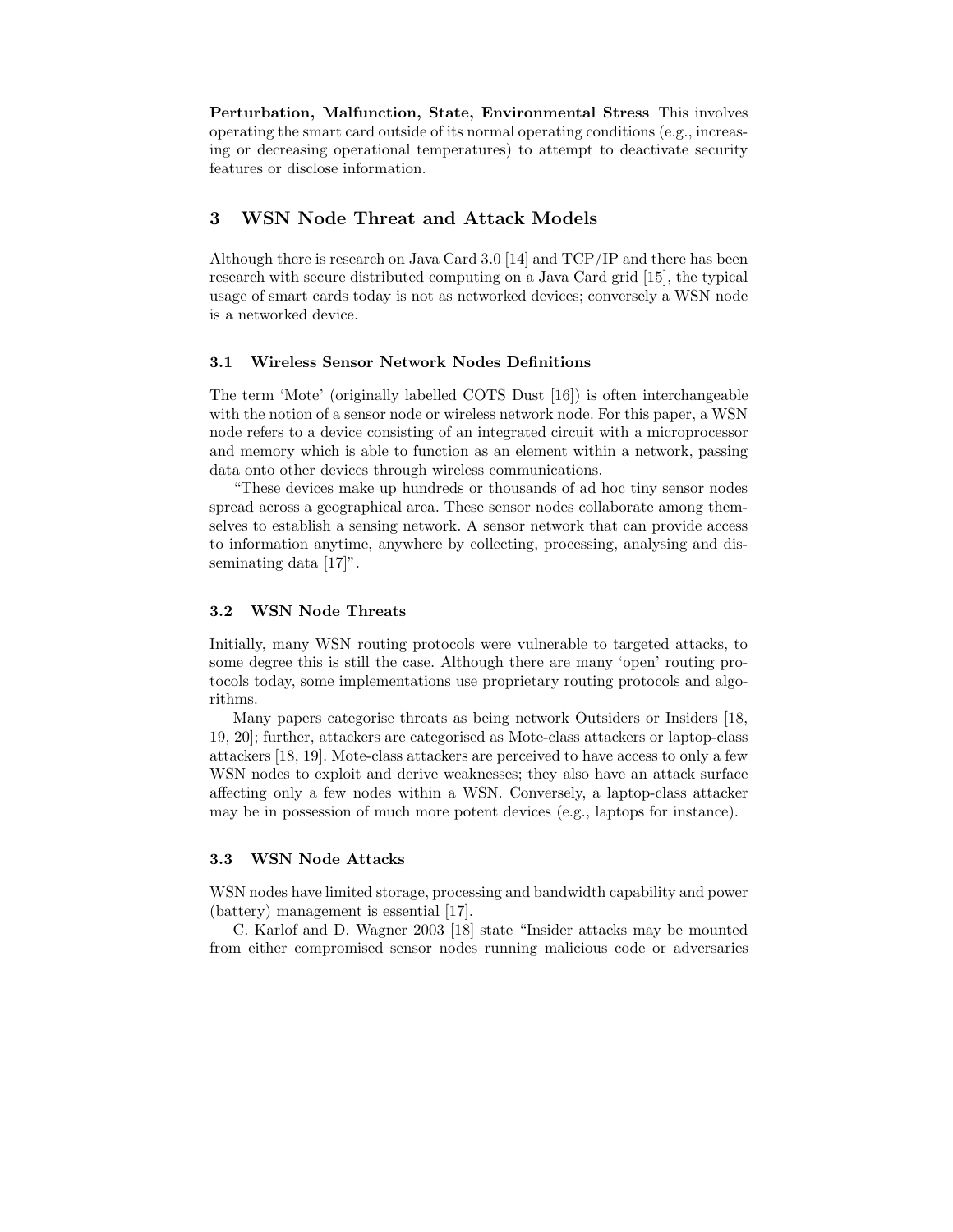who have stolen the key material, code, and data from legitimate nodes, and who then use one or more laptop-class devices to attack the network."

Attacks tend to focus on the nature of WSN nodes and known vulnerabilities:

- Denial of Service attacks on the device by running down the power source (battery) through continuous operation;
- Denial of Service through Radio Frequency jamming so data can not be transmitted or received;
- Most (if not all) devices do not seem to have a crypto-coprocessor, thus any encryption creates a processing overhead for already constrained capabilities;
- WSN node Integrated Circuits are not tamper resistant, any secret information on the chip may be susceptible to standard smart card attacks.

We were not able to find any references for WSN node Common Criteria [2] evaluated products or Protection Profiles to enable evaluations. However, NIST are involved with the US Department of Homeland Security in the development of advanced CBRNE - (chemical, biological, radiological, nuclear, and explosive) detection sensors that could provide the underpinnings for a national sensor network [21, 22].

# 4 Threat, Vulnerability, Attacker and Countermeasure Table

To capture and categorise data, we created a framework and methodology in the form of a TVAC Table(Fig. 1).

|                           | Threat<br>Unique<br>ID | (1) THREAT BLOCK                                      |                                                                                                    |                                                                                                                                                                                                                                                                                                                                                                                                                                                                                                                                                                                                                                   | (2) VULNERABILITY BLOCK |                                                                                                                                                                                                                                                                                 |        |               |
|---------------------------|------------------------|-------------------------------------------------------|----------------------------------------------------------------------------------------------------|-----------------------------------------------------------------------------------------------------------------------------------------------------------------------------------------------------------------------------------------------------------------------------------------------------------------------------------------------------------------------------------------------------------------------------------------------------------------------------------------------------------------------------------------------------------------------------------------------------------------------------------|-------------------------|---------------------------------------------------------------------------------------------------------------------------------------------------------------------------------------------------------------------------------------------------------------------------------|--------|---------------|
| Technology                |                        | Target & or<br>Asset                                  | Threat<br>Class                                                                                    | <b>Threat Summary</b>                                                                                                                                                                                                                                                                                                                                                                                                                                                                                                                                                                                                             |                         | <b>Vulnerability Summary</b>                                                                                                                                                                                                                                                    | CRIPAL | <b>STRIDE</b> |
|                           | SCA-T6<br>SCB-T6       | Physical -<br>Chip<br>Logical-<br>Operating<br>System | Physical<br>Stato &<br>Dynamic<br>Logical<br>Static &<br>Dynamic<br>Social                         | <b>Statement</b><br>functionality attack. Try to usurp I trying spurious command sets or<br>basedro<br>file system and/or<br>roque code - e.g.,<br>execute.<br>execute bogus application or<br>boque update code<br>Entry Point: Various<br>Impact: M                                                                                                                                                                                                                                                                                                                                                                             | some of<br>Probability: | Protocol &/or Statement : Either by randomly<br>attacks aiready<br>the<br>mentioned, it might be possible to<br>gain unauthorised access to the file<br>system and/or run illegal code.                                                                                         | с<br>p | e o           |
| Contact<br>×              |                        | (3) ATTACKER<br><b>BLOCK</b>                          |                                                                                                    | (4) COUNTERMEASURE BLOCK                                                                                                                                                                                                                                                                                                                                                                                                                                                                                                                                                                                                          |                         |                                                                                                                                                                                                                                                                                 |        |               |
| Contactiess<br>Smart Card |                        | Attacker<br>Group                                     | Attack<br>Class                                                                                    | Countermeasure Summary<br><b>Total/Partial/Nonel</b><br>Statement : Memory Management & Firewall<br>for access control to memory areas checking<br>target addresses within limits. No code execution<br>in EEPROM or RAM. EEPROM has writelerase<br>disallowed by setting page to protected state, any<br>bogus access attempt leaves content unaltered.<br>Protection permanent once set, violations lead to<br>prevention of execution and/or erasure of<br>memory contents. Consider Global Platform with<br>Card<br>Manager.<br>signed<br>code<br>authentication/confirmation for updates.<br>Effectiveness: Partial to Total |                         | Overhead of Countermeasure on Time,<br>Performance & Cost                                                                                                                                                                                                                       |        |               |
|                           |                        | C1<br>СI<br>C III                                     | Invasive<br>Active<br>Passive<br>Non.<br>Invasive<br>Active<br><b>Passive</b><br>Semi<br>invasive. |                                                                                                                                                                                                                                                                                                                                                                                                                                                                                                                                                                                                                                   |                         | Time: Manufacture time goes up to incorporate<br>these requirements.<br>Performance: Possibly a tiny bit slower as<br>these memory protection<br>functions are<br>executed and any signed code verified<br>Cost: Cost of manufacture increases to cover<br>this countermeasure. |        |               |
|                           |                        |                                                       |                                                                                                    | (5) APPLICABILITY TO WIRELESS SENSOR NETWORK NODES (TOTAL/PARTIAL/NONE)                                                                                                                                                                                                                                                                                                                                                                                                                                                                                                                                                           |                         |                                                                                                                                                                                                                                                                                 |        |               |
|                           |                        |                                                       |                                                                                                    | Threat has total applicability to WSN Nodes, the countermeasure may have partial applicability because Global Platform is designed for smart cards                                                                                                                                                                                                                                                                                                                                                                                                                                                                                |                         |                                                                                                                                                                                                                                                                                 |        |               |

Fig. 1. A Sample Threat, Vulnerability, Attack and Countermeasure (TVAC) Table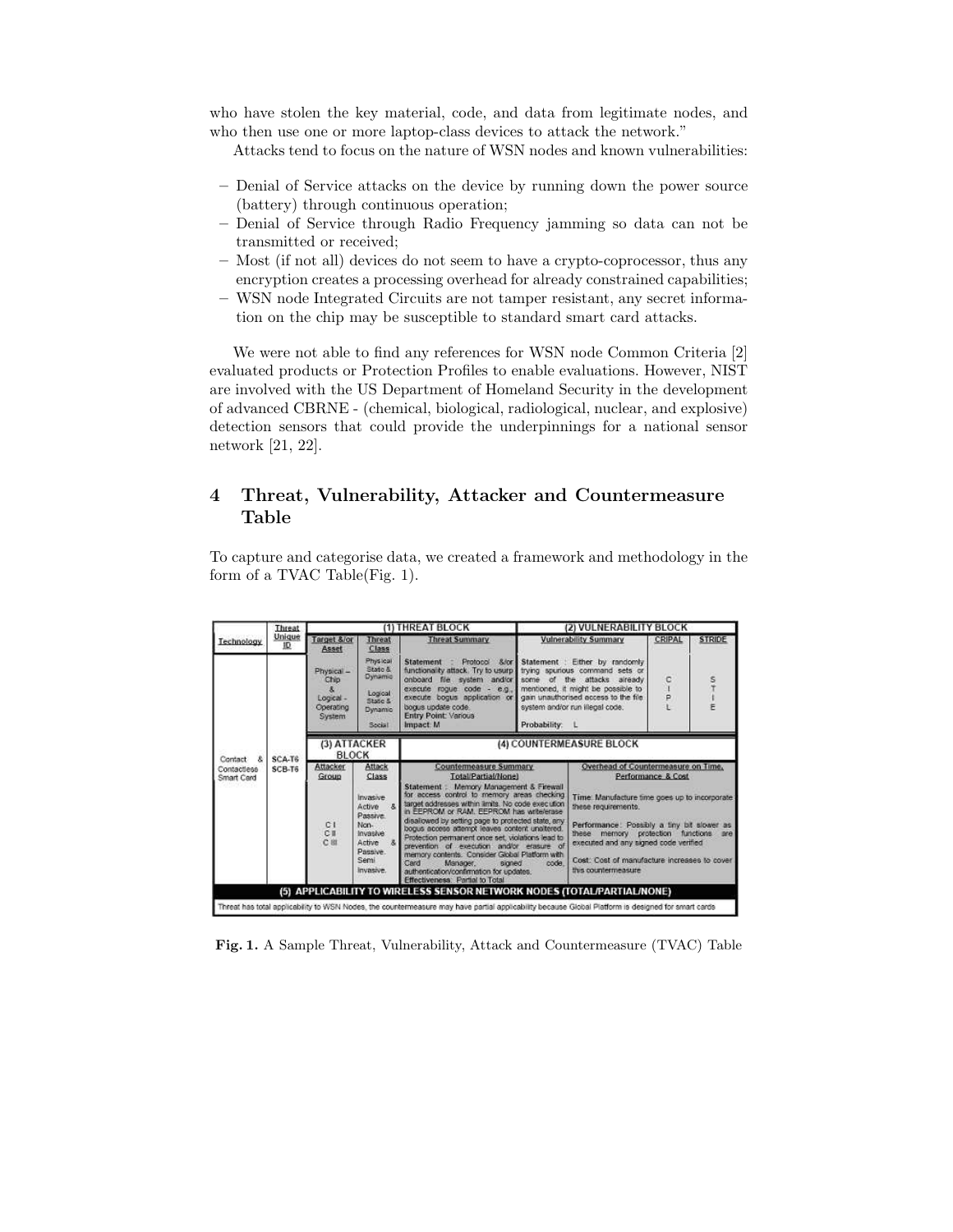The TVAC table has five main blocks with subsections. It has two initial columns categorising the technology and its unique identifier (TUID). A contact smart card is prefixed SCA, a contactless smart card prefixed SCB and a WSN node prefixed WSNN.

### 4.1 Threat Block

In the context of this project, we have defined a threat as being, "an objective a foe might try to realise in order to misuse a target or asset."

Target and/or Asset: The following categories are used to categorise the threat type:

- Physical Chip; Physical Other;
- Logical Operating System; Logical Platform;
- Logical Application; Logical Other;
- Communications Bearer (e.g., Physical Card Reader, RF or RFID);
- Other.

Threat Class: The classification of the threat type as follows:

- Physical Static (e.g., No Power to Hardware);
- Physical Dynamic (e.g., Power to Hardware);
- Logical Static (e.g., No Power source active, but using glitches, light, temperature variances to affect software before power activated);
- Logical Dynamic (e.g., Power to Software);
- Social (e.g., Social Engineering);
- Policy (e.g., Weakness in Governing Policies);
- Other.

Threat Summary: This includes a 'Statement' of the Threat indicating 'Entry Point' and rating the 'Impact' of the Threat from High, Moderate or Low.

### 4.2 Vulnerability Block

In the context of this project, we have defined a vulnerability as being, "a specific means by which a threat can be executed via an unmitigated attack path."

Vulnerability Summary: A 'Statement' of the Vulnerability, with a 'Probability' rating from High, Moderate or Low.

CRIPAL: is an acronym and methodology we have established to cover high level 'primary' security goals. The acronym stands for: (C)onfidentiality; (R)eliability; (I)ntegrity; (P)rivacy; (A)vailability; (L)egitimate Use.

STRIDE: a method used by Microsoft [23] to categorise threats during software development. This adds low level granularity to 'CRIPAL' area. It stands for: (S)poofing, (T)ampering, (R)epudiation, (I)nformation disclosure, (D)enial of Service, (E)levation of Privilege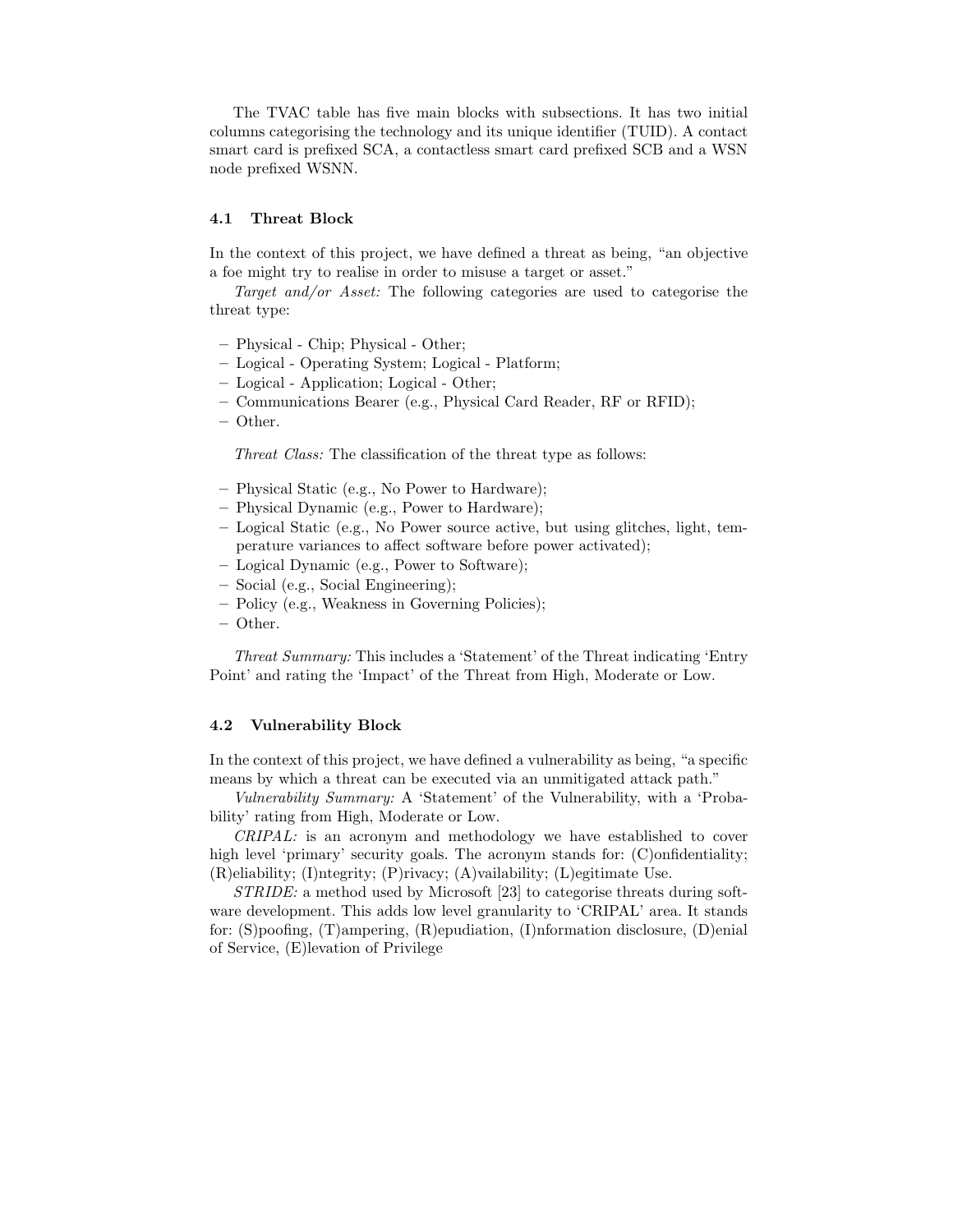### 4.3 Attacker Block

In the context of this project, we have defined an attacker as being, "the entity that is exploiting a vulnerability to establish a threat."

Attacker Group: As stated earlier they consist of:

- Class I (clever outsiders) "Opportunist Attacker";
- Class II (knowledgeable insiders) "Expert/Professional Attacker";
- Class III (funded organisations) "Sophisticated Attacker".

Attack Class: This consists of:

- Invasive Active (e.g., Cutting new tracks);
- Invasive Passive (e.g., Microprobing to observe not to modify);
- Non-Invasive Active (e.g., Power Surge or glitch attacks);
- Non-Invasive Passive (e.g., DPA and Timing Attacks);
- Semi Invasive techniques (e.g., Light attacks).

### 4.4 Countermeasure Block

In the context of this project, we have defined a countermeasure as being, "a mitigation measure that prevents, detects or significantly reduces a misdeed associated with a specific threat or group of threats."

Countermeasure Summary: A 'Statement' of the Countermeasure, indicating its 'Effectiveness' represented by the following options: Total (Complete Effectiveness); Partial (Some Effectiveness); None

Overhead of Countermeasure on Time, Performance  $\mathcal{C}$  Cost: This looks at what impact the countermeasure may bring if implemented.

#### 4.5 Applicability to WSN Nodes/Smart Cards

This is an assessment of whether any security issues and mitigation can be applied from one technology type to the other represented by the following options: Total (Complete Effectiveness); Partial (Some Effectiveness); or None

### 5 Comparative Threat Analysis Assessment Matrices

Fig. 2 and Fig. 3 below illustrate Comparative Threat Analysis Assessment Matrices designed by the authors, which use data from populated TVAC tables.

These matrices record any commonality/applicability from one technology to the other. Ten threats, SCA-T1 to SCA-T10, have been explored for contact smart cards and these have also been applicable to contactless smart cards too as SCB-T1 to SCB-T10 respectively. Four additional threats have been applied to contactless smart cards as SCB-T11 to SCB-T14, giving contactless smart cards a count of fourteen. Eight threats were listed for WSN nodes (WSNN-T1 to WSNN-T8).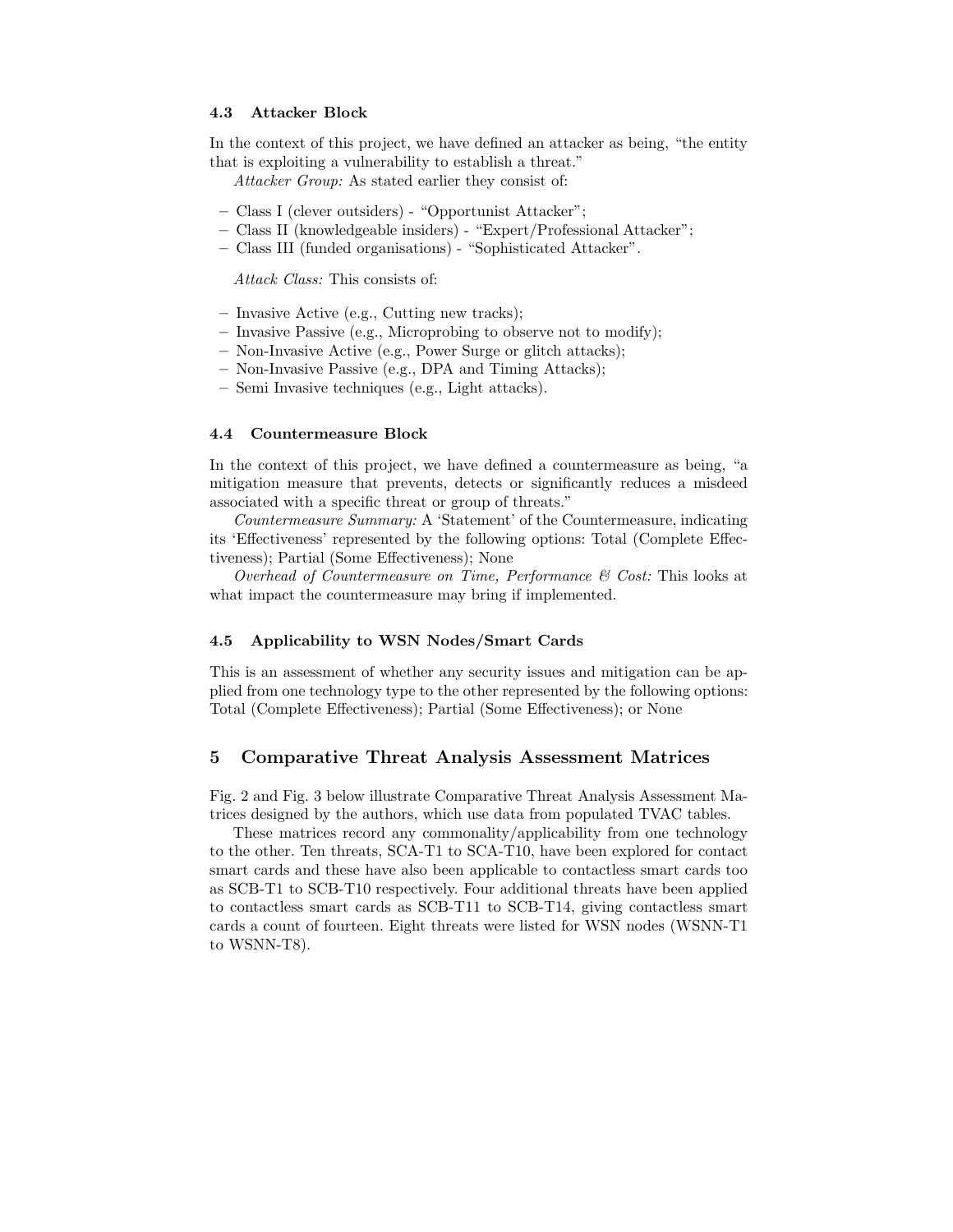### Key to Matrices:

- SCA/B: Threat and/or Countermeasure is applicable to both Contact and Contactless cards and hence are referenced as so;
- Contact Smart Card: has SCA prefix with threat reference following e.g., SCA-T1;
- Contactless Smart Card: has SCB prefix with threat reference following e.g., SCB-T1;
- WSN Node: has WSNN prefix with threat reference following e.g., WSNN-T1;
- $-\sqrt{T} = TotalMatch; \sqrt{P}to(T) = Partialbot$ 
	- $\overline{\sqrt{(P)}} = PartialMatch; \times (N) = N oMatch.$

| Smart Card<br><b>Threat</b><br>Reference | <b>High Level Threat</b><br>Description       | Threat<br>Applicable<br>to WSN<br><b>Nodes</b> | Counter-measure<br>Applicable to WSN<br><b>Nodes</b> |
|------------------------------------------|-----------------------------------------------|------------------------------------------------|------------------------------------------------------|
| SCA/B-T1                                 | IC Reverse Engineering                        | $\sqrt{T}$                                     | $\check{P}$ (P) to (T)                               |
| SCA/B-T2                                 | Microprobing                                  | $\sqrt{(1)}$                                   | $V(P)$ to $(T)$                                      |
| SCA/B-T3                                 | Side Channel Attacks:<br>SPA, DPA, EM         | $\sqrt{(1)}$                                   | $\sqrt{}$ (P) to (T)                                 |
| SCA/B-T4                                 | DFA                                           | $\sqrt{T}$                                     | $\sqrt{(P)}$                                         |
| SCA/B-T5                                 | Test Mode Function                            | $\sqrt{T}$                                     | $\sqrt{T}$                                           |
| SCA/B-T6                                 | Memory Mgt &<br>Firewalling                   | $\sqrt{T}$                                     | (P)                                                  |
| SCA/B-T7                                 | Data Remanence                                | $\sqrt{T}$                                     | $\check{P}$ (P) to (T)                               |
| SCA/B-T8                                 | Governing Policies and<br>Acts                | $\sqrt{(T)}$                                   | $\check{P}$                                          |
| SCA/B-T9                                 | Random No.<br>Generation                      | $\sqrt{(1)}$                                   | $\sqrt{(P)}$ to $(T)$                                |
| SCA/B-T10                                | Smart Card Mgt &/or<br>Database Mgt System    | $\sqrt{(P)}$                                   | $\n<$ (P)                                            |
| <b>SCB-T11</b>                           | Interception of RF<br>Comms                   | v'(P)                                          | V(P)                                                 |
| <b>SCB-T12</b>                           | <b>Malicious</b><br>Masquerading Reader       | $\langle P \rangle$                            | V(P)                                                 |
| <b>SCB-T13</b>                           | Reach-back to Attack<br>Enterprise Network    | V(P)                                           | (P)                                                  |
| <b>SCB-T14</b>                           | Jamming RF Comms                              | $\neg$ (P)                                     | $\n  (P)$                                            |
|                                          | <b>Threat Totals</b><br>$\sqrt{(T)} = 9$      | Countermeasure<br>Totals<br>$\sqrt{(T)} = 1$   |                                                      |
|                                          | $\sqrt{(P)}$ to $(T) = 0$<br>$\sqrt{(P)} = 5$ | $\sqrt{(P)}$ to $(T) = 5$<br>$V(P) = 8$        |                                                      |
|                                          | $\times$ (N) = 0                              | $\times$ (N) = 0                               |                                                      |

Fig. 2. Smart Cards Compared to WSN Nodes Matrix

The following is a summarised breakdown of our findings:

SCA/B-T1: Smart cards are susceptible to reverse engineering of the Integrated Circuit (IC). Possible countermeasures include an active shield, mesh or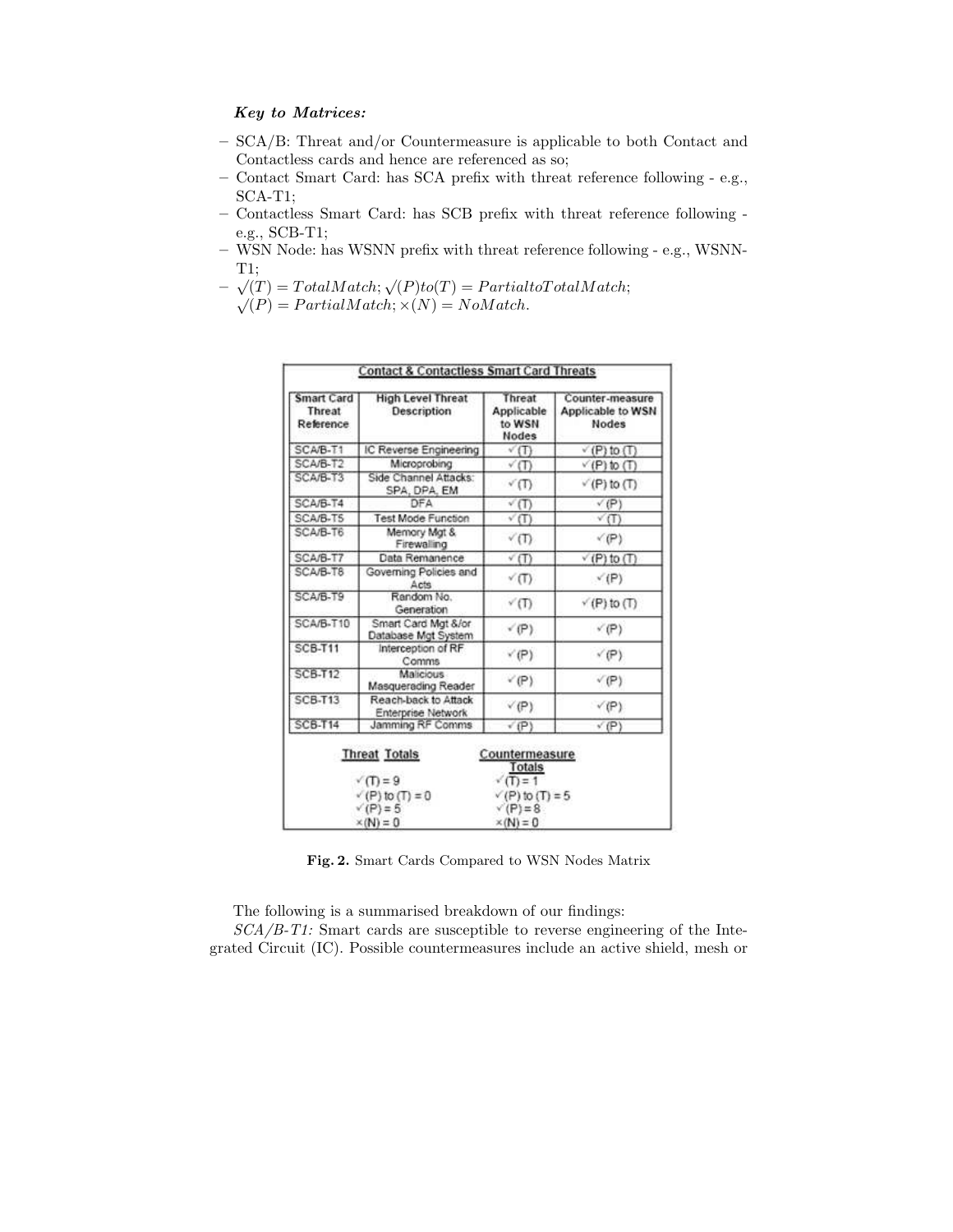sensor that once affected renders the IC unusable, destroying data on the chip and then shutting down operations. The use of environmental sensors within the chip would have a similar affect. Most smart cards have tamper resistance, most if not all WSN nodes do not. Although some WSN nodes are ruggedised for use in harsh environments, this offers no protection from known threats. Smart card tamper resistance techniques should be transferable to WSN nodes.

SCA/B-T2: Smart cards are susceptible to Microprobing. This attack and its countermeasure are closely related to SCA/B-T1 above.

SCA/B-T3 and SCA/B-T4: Side Channel attacks like SPA, DPA or EM analysis may apply to WSN nodes. Randomness and scrambling countermeasures used within smart cards maybe transferable to WSN nodes. The same stands for DFA which is SCA/B-T4.

SCA/B-T5: This maps to WSNN-T8 and involves a Test Mode which smart card and WSN node chips have [24]. It is possible to unlock the Test Mode function and as such get full logical control of the IC. Smart cards mitigate this by requesting authentication to the Test Mode function with a failure leading to chip inoperability.

SCA/B-T6: Some smart cards undertake a form of internal firewalling with memory management to prevent a protocol or functionality attack. WSN nodes do not have this protection, but could learn from smart card countermeasures.

SCA/B-T7:Skorobogatov has undertaken research in the field of Data Remanence. The countermeasures he proposes [12] for the protection of smart cards should be applicable to WSN nodes.

 $SCA/B-T8$ : Policies. There is a need for clear operating policies such as CONOPS, CONUSE and CONEMP, and adherence to 'laws of the land' (e.g., UK Data Protection Act 1998). Many publications also mention asymmetric keys within smart cards and WSN nodes and public key certificates; however these publications do not mention a Certificate Policy or Key Management Policy which would underpin the use of keys or certificates.

 $SCA/B-T9$ : This threat involves weakness in random number generation and many smart cards mitigate this through crypto-coprocessors. WSN nodes do not appear to have crypto-coprocessors and their addition may help with processing capability.

 $SCA/B-T10$ : This relates to a Smart Card Management System and/or a Database Management System. These are required for effective management of smart cards but also provide a path for a reach-back attack from a device like a smart card into an Enterprise network. This may apply to WSN nodes, but we have seen no mention of a WSN Node Management System -which in itself seems vulnerability.

SCB-T11 and SCB-T12: These threats involve the interception of messages via RF communications and have partial applicability to WSN nodes. SCB-T11 is an eavesdropping threat between reader & transponder [25]. SCB-T12 is similar but involves a malicious masquerading reader. The countermeasures in both cases are not totally effectively for WSN nodes.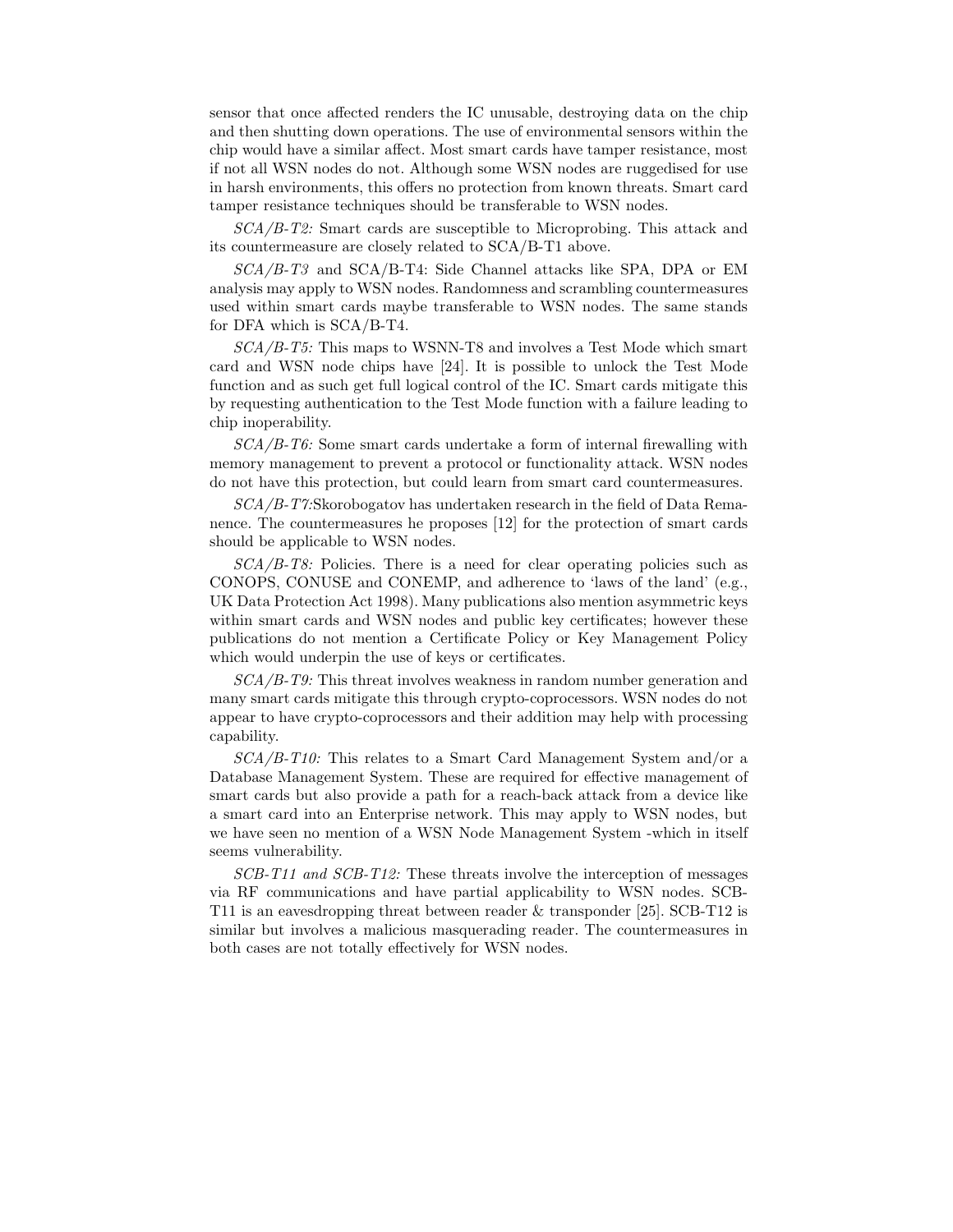SCB-T13: Potential RFID attacks with SQL, buffer overrun and threat of reach-back to Enterprise networks [26]. A range of RF/RFID exploits may be applied from smart cards/RFIDs to WSN nodes and proposed countermeasures [26] may mitigate these threats.

SCB-T14: Denial of Service (DoS) attacks on contactless smart cards by jamming communications signals. There may be significant similarities and applicability to WSN nodes and their communications.

| <b>WSN Node</b><br>Threat<br>Reference           | <b>High Level Threat</b><br>Description                           | <b>Threat Applicable to</b><br>Smart Cards (state<br>whether contact or<br>contactless) | Counter-measure<br><b>Applicable to Smart</b><br>Cards (state<br>whether contact or<br>contactless)<br>V(P) SCB |  |
|--------------------------------------------------|-------------------------------------------------------------------|-----------------------------------------------------------------------------------------|-----------------------------------------------------------------------------------------------------------------|--|
| WSNN-T1                                          | Dos, CoS & DCoS                                                   | $V(P)$ SCB                                                                              |                                                                                                                 |  |
| WSNN-T2                                          | Routing Data                                                      | ×(N)                                                                                    | $\times$ (N)                                                                                                    |  |
| WSNN-T3                                          | Sybil & Sizzle                                                    | V(P) SCAB                                                                               | V(P) SCAB                                                                                                       |  |
| WSNN-T4                                          | Routing Data                                                      | ×(N)                                                                                    | $\times$ (N)                                                                                                    |  |
| WSNN-T5                                          | Routing Data                                                      | $\times$ (N)                                                                            | $\times$ (N)                                                                                                    |  |
| WSNN-T6                                          | Routing Data                                                      | $\times$ (N)                                                                            | $\times(N)$                                                                                                     |  |
| WSNN-T7<br>Possible 'C'<br>Weaknesses in<br>nesC |                                                                   | $v(P)$ SCA/B                                                                            | V(P) SCAB                                                                                                       |  |
| WSNN-T8                                          | <b>IEEE 1149.1 JTAG</b><br>standard interface                     | $\sqrt{(T)}$ SCA/B                                                                      | $\checkmark$ (T) SCA/B                                                                                          |  |
|                                                  | <b>Threat Totals</b><br>$\sqrt{(T)} = 1$                          |                                                                                         | Countermeasure<br>Totals<br>$\sqrt{(T)} = 1$                                                                    |  |
|                                                  | $\sqrt{(P)}$ to $(T) = 0$<br>$\sqrt{(P)} = 3$<br>$\times$ (N) = 4 | $\check{P}$ (P) to (T) = 0<br>$V(P) = 3$<br>$\times(N) = 4$                             |                                                                                                                 |  |

Fig. 3. WSN Nodes Compared to Smart Cards Matrix

WSNN-T1: DoS which may have a partial applicability to contactless smart cards (e.g., Jamming). We also apply a new term of Cessation of Service (CoS). Because WSN nodes are battery powered, they are designed to exploit a sleep mode to conserve power. If the nodes undergo continuous operations they will drain the battery. A sustained DoS attack may lead to a final CoS attack in that the node uses up all of its power and is no longer enable to function. An attack spread over a Wireless Sensor Network is a Distributed Cessation of Service (DCoS) attack.

WSNN-T2: This involves routing data between nodes and hence as such has no current applicability to the typical use of smart cards today, this may change in the near future with Java Card 3.0 and grid computing concepts for smart cards [14, 15].

WSNN-T3: The Sybil attack seems specific to WSN nodes, however the issue of spoofing, masquerading or exploiting multiple identities is something that can be shared to a partial degree between WSN nodes and smart cards. Sun's SSSL (Sizzle) mini web server [27] for WSN nodes may secure communications enabling confidentiality and if used with TLS meet integrity requirements too.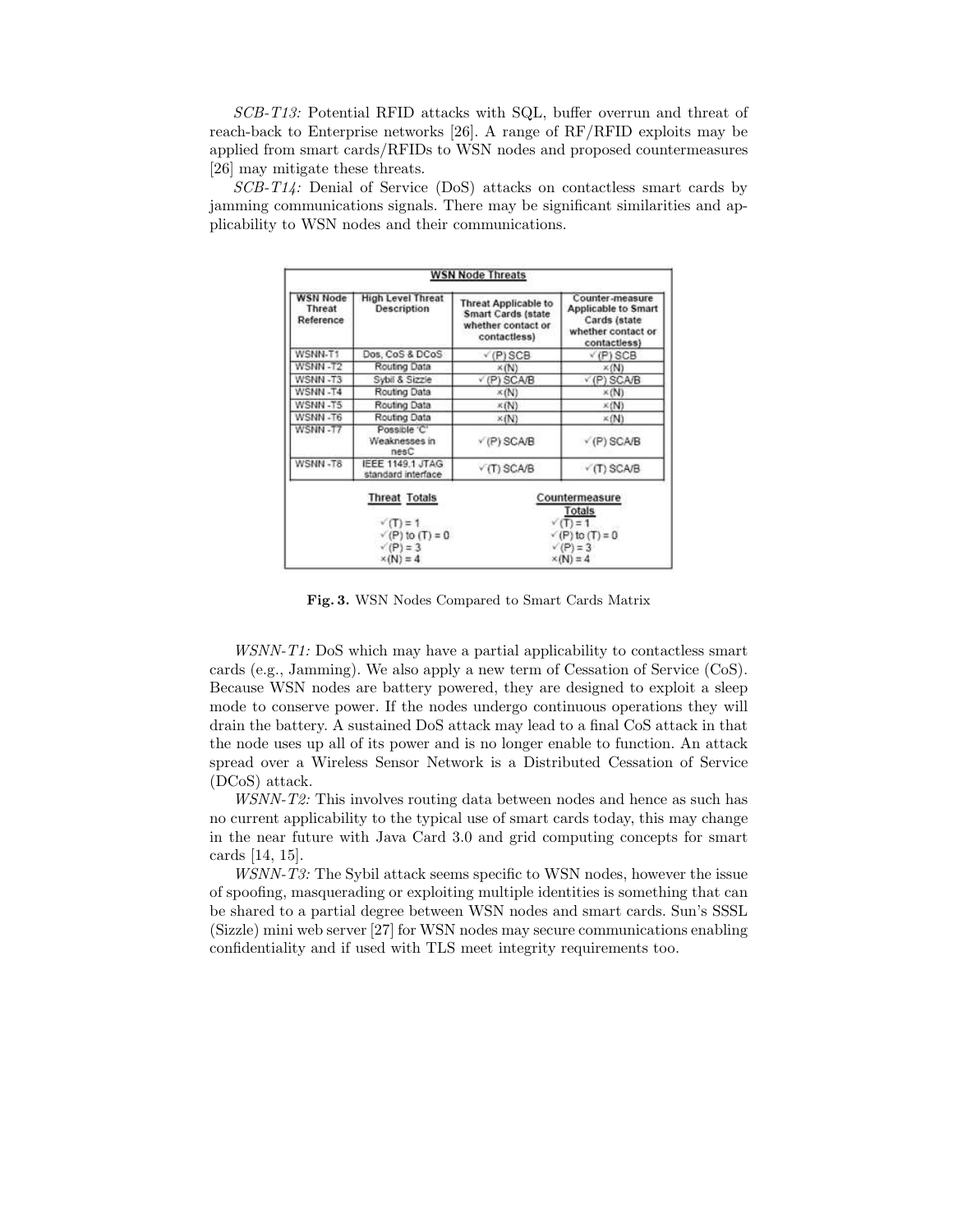WSNN-T4 through to WSNN-T6: This involves routing data between nodes and hence as such has no applicability to smart cards. See WSNN-T2 above.

WSNN-T7: This involves weaknesses in the underlying programming languages. nesC [28] which is a C derivative used to create Tiny OS (a leading operating system for WSN nodes). The applicability to smart cards is minimal but may relate to native functions that smart card manufacturers utilise within their cards before installation of widespread operating systems or platforms.

WSNN-T8: This threat and countermeasure maps directly onto SCA/B-T5. Many nodes examined by Becher, Benenson and Dornseif had a JTAG connector on the node board easily accessible [24]. Attackers with appropriate kit may take control of the WSN Node.

## 6 Conclusion

This paper proposed a framework and methodology for classifying and analysing threats against smart cards and WSN nodes. Indications are that many attacks against smart card integrated circuits apply to WSN nodes and some WSN node RF/Communications attacks may apply to contactless smart cards and RFIDs.

Tamper resistance features within smart cards should be considered for WSN nodes. We suggest the need to establish High, Medium and Low assurance benchmarks for WSN nodes offering differing levels of security relative to use. Many technologies have matured through schemes like Common Criteria [2]and the production of Protection Profiles may help focus the development of security within WSN nodes.

Threats within WSN nodes shared with smart cards (specifically contactless smart cards) lie within the Radio Frequency space. However, communication and routing attacks are more effective against WSN nodes compared to smart cards due to the 'networked' nature of these attacks.

This paper has also defined two new definitions for attacks, 'Cessation of Service (CoS)' and/or a 'Distributed Cessation of Service (DCoS)' which may have wider applicability than just WSN nodes.

Overall, we feel that this 'path-finder' research has established the need for thorough scientific testing to prove or disprove the assertions made in this paper.

Other research areas that may closely tie into this research are suggested below:

Investigate RF/Communications threats between WSN nodes and Mobile Cell Phones for similarities (e.g., Bluetooth [29], IEEE 802.15.4 [1] and also  $ZigBee$  [30]).

A study of WSN nodes and sensor technologies in airports to assist baggage and passenger screening.

An assessment of smart card services/functionalities such as Global Platform [31] and Card Manager [32], Java Card Runtime Environment (JCRE) [33] and smart card APIs to determine applicability to WSN nodes.

The proposed framework and methodology in this paper may help to assess any shared security issues between Java Card 3.0 [13], secure distributed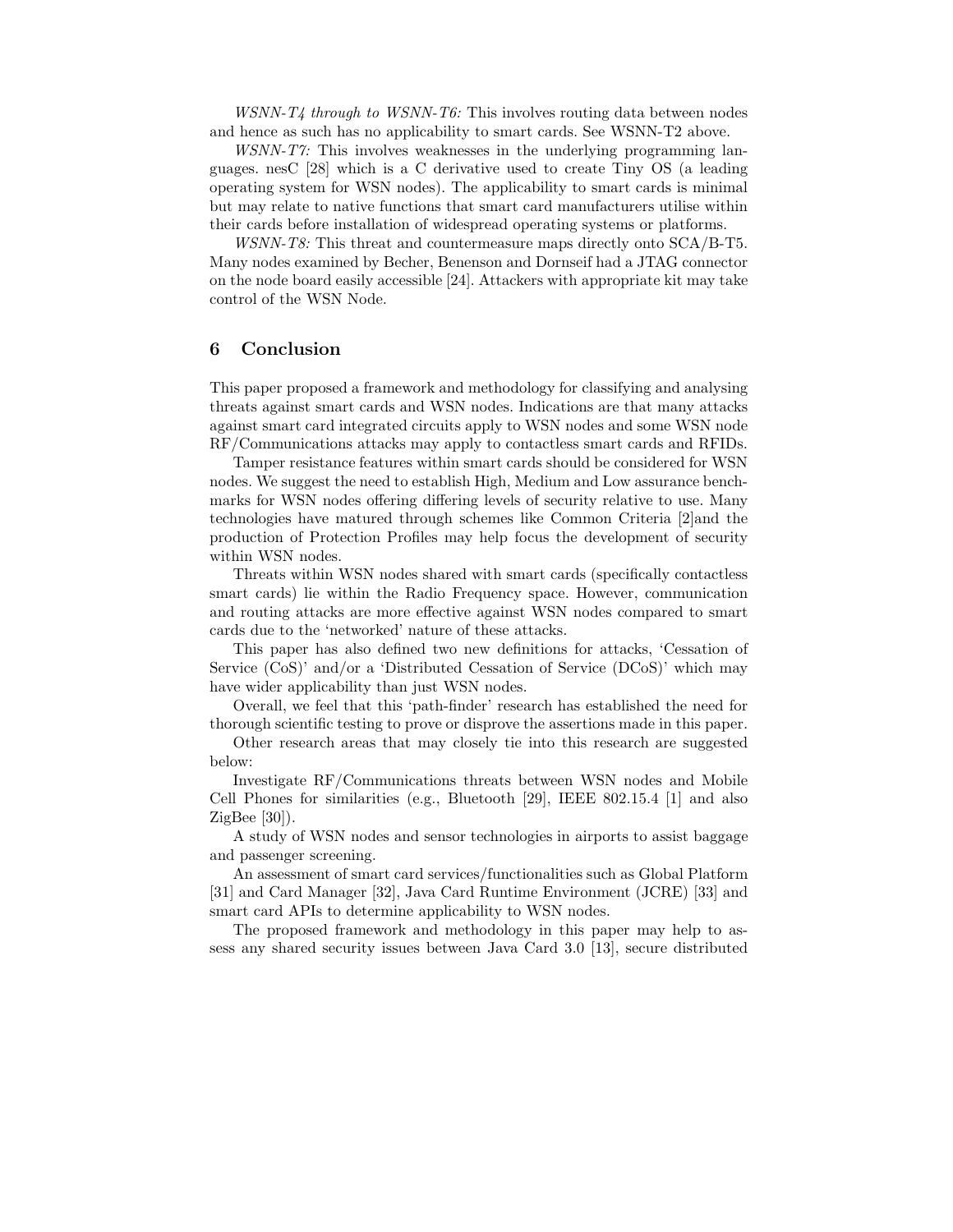computing on a Java Card grid [14] and also the use of Active-RFID [34] and Passive-RFID [35] (which have an onboard power supply) and WSN nodes.

Authentication of WSN nodes is an often quoted security challenge [36, 37, 38]. The exploration of Attribute Certificates [39] and/or Kerberos tickets may enable novel secure authentication methods.

We are interested in investigating the potential for a secure authentication and routing protocol similar to IPSEC which we have provided a working label of KAFKA (Know Allies & Family, Know Adversaries) to suit the adaptive nature of Wireless Sensor Networks.

# 7 References

1. Low-Rate Wireless Personal Area Networks: Enabling Wireless Sensors with IEEE 802.15.4 (Second Edition),

http://shop.ieee.org/ieeestore/Product.aspx?product\_no=SP1150

2. Common Criteria website: http://www.commoncriteriaportal.org

3. Smart Card Security User Group Smart Card Protection Profile (SCSUG-SCPP) Version 3.0 9 (September 2001)

4. JTC 1/SC 17: ISO/IEC 7810:2003 Identification cards - Physical characteristics (December 2005)

http://http://www.iso.org/iso/en/prods-services/ISOstore/store.html 5. JTC 1/SC 17: ISO/IEC 7813:2006 Information technology -Identification cards – Financial transaction cards (June 2006)

{http://http://www.iso.org/iso/en/prods-services/ISOstore/store.html 6. JTC 1/SC 17: ISO/IEC 7816-1 to 15 Identification cards – Integrated circuit(s) cards with contacts (Parts 1 to  $15$ )

http://http://www.iso.org/iso/en/prods-services/ISOstore/store.html 7. JTC 1/SC 17: ISO/IEC 14443-1 to 4 Identification cards – Contactless integrated circuit(s) cards – Proximity cards (Parts 1 to 4)

http://http://www.iso.org/iso/en/prods-services/ISOstore/store.html 8. JTC 1/SC 17: ISO/IEC 15693-1to 3 Identification cards – Contactless integrated circuit(s) cards – Vicinity cards (Parts 1 to 3)

http://http://www.iso.org/iso/en/prods-services/ISOstore/store.html 9. German Federal Office for Information Security (BSI): Security Aspects and Prospective Applications of RFID Systems (2004)

10. Anderson, R., Kuhn, M.: Low Cost Attacks on Tamper Resistant Devices (1997)

11. Abraham, D.G., Dolan, G.M., Double, G.P., Stevens, J.V.: Transaction Security System. IBM Systems Journal v 30 no 2 (1991) 206-229

12. Skorobogatov, S.P.: Semi-invasive attacks - A new approach to hardware security analysis. PhD Thesis UCAM-CL-TR-630 ISSN 1476-2986 (April 2005) 13. Kocher, P. C.: Timing attacks on Implementations of Diffie-Hellman, RSA, DSS, and Other systems. Crytpography Research Inc. CRYPTO (1996)

14. Java Card Forum: Working status & Deliverables Presentation (2005)

http://www.javacardforum.org/03\_documents/00\_documents/marketingpre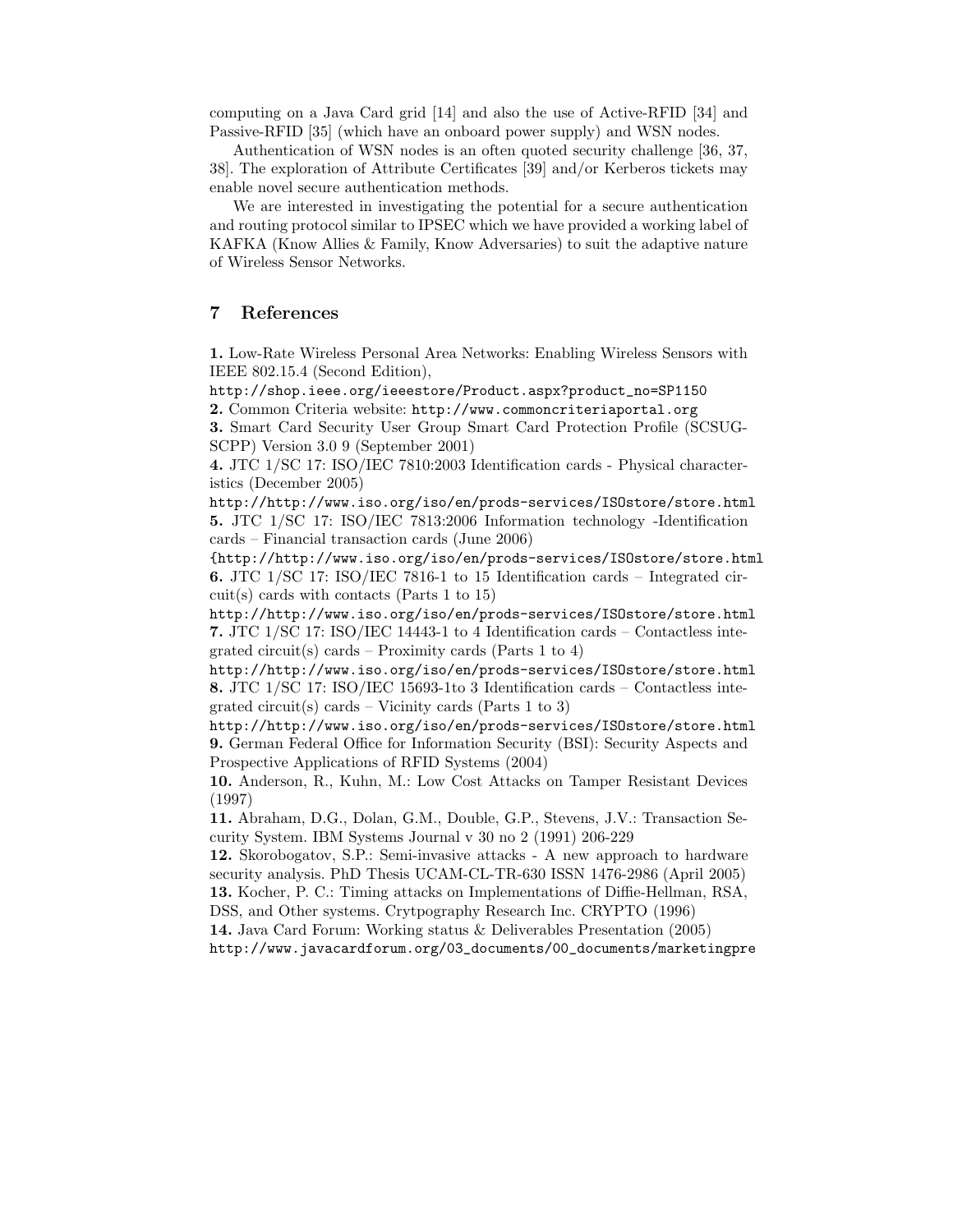sentationgeneral.pdf

15. Chaumette, S., Grange, P., Karray, A., Sauveron, D.: Secure distributed computing on a Java Card Grid - 19th IEEE International Parallel and Distributed Processing Symposium (IPDPS'05), 7th International Workshop on Java for Parallel and Distributed Computing (2005)

16. Hollar, S.: Cots Dust Masters Degree Thesis (1996)

http://www-bsac.eecs.berkeley.edu/archive/users/hollar-seth/publica tions/cotsdust.pdf

17. Tubaishat, M., Madria, S.: Sensor Networks: An Overview. IEEE Potentials, 22 (2003), 20–23.

18. Karlof, C., Wagner, D.: Secure routing in wireless sensor networks: attacks and countermeasures. Elsevier Article (2003)

19. Shi, E., Perrig, A.: Designing Secure Sensor Networks. IEEE Publication (2001). http://www.cs.ucsb.edu/~suri/Spr05/generalB.pdf

20. Benenson, Z., Freiling, F. C.: On the Feasibility and Meaning of Security in Sensor Networks. 4th GI/ITG KuVS Fachgesprch "Drahtlose Sensornetze", (2005)

http://user.it.uu.se/~zina/publications/security-taxonomy.pdf 21. Healy, W.: Standards and Test Methods for Sensor Networks and Alert Systems (2007)

http://www2.bfrl.nist.gov/projects/projcontain.asp?cc=8634508431 22. Official Website of the US Govt. Sensornet Project

http://www.sensornet.gov/

23. Swiderski, F., and Snyder, W.: Threat Modelling, Microsoft Press (2004) 259

24. Becher, A., Benenson, Z., Dornseif, M.: Tampering with Motes: Real World Physical Attacks on Wireless (2005)

25. Finke, T., Kelter,H.: Abhrmglichkeiten der Kommunikation zwischen Lesegert und Transponder am Beispiel eines ISO14443 - Systems. BSI, (2004)

http://www.bsi.de/fachthem/rfid/Abh\_RFID.pdf

26. Rieback, M. R., Crispo, B., Tanenbaum, A. S.: Is your cat infected with a computer virus. Vrije Universiteit Amsterdam. (2006)

27. SUN's Sizzle (SSSL) Webserver for small devices

http://research.sun.com/spotlight/2004-12-20\_vgupta.html

28. Brewer, E., Culler, D., Gay, D., Levis, P., von Behren, R., Welsh, M.: nesC: A Programming Language for Deeply Networked Systems - (2004)

http://nescc.sourceforge.net/

29. Official Website for the Bluetooth Short Range Wireless Connectivity Standardb http://www.bluetooth.com/bluetooth/

30. ZigBee Alliance Official Website. http://www.zigbee.org/en/index.asp

31. Global Platform Official Website. http://www.globalplatform.org/

32. Bernabeu, G.: GlobalPlatform Mobey Forum 2005 Presentation: Page 15 Card Manager Responsibilities (2005)

http://www.globalplatform.org/uploads/Mobey%20Forum\_Oct2005.pdf 33. Java Card Technology Datasheet (incl. JCRE)